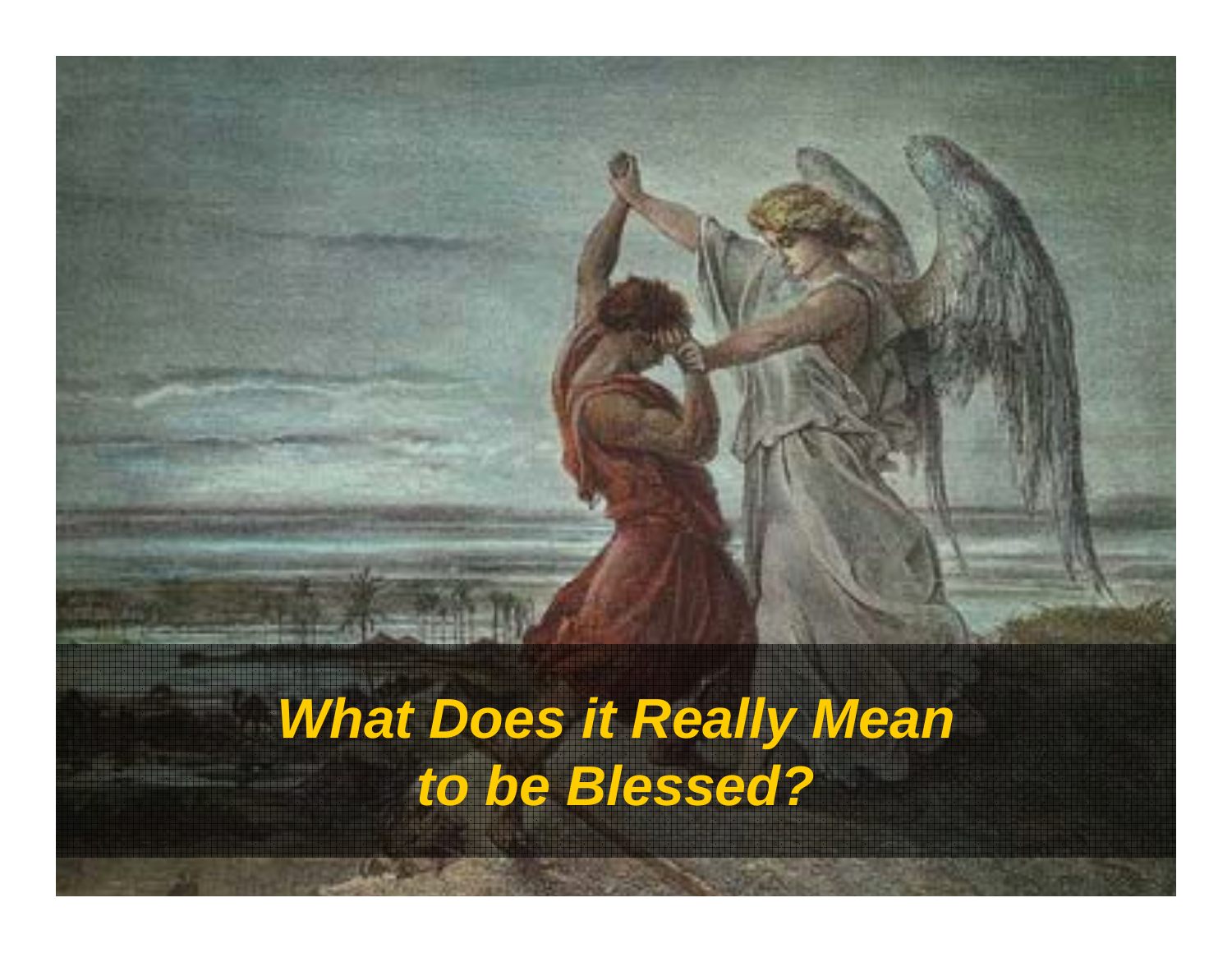# *Holding On For the Blessing*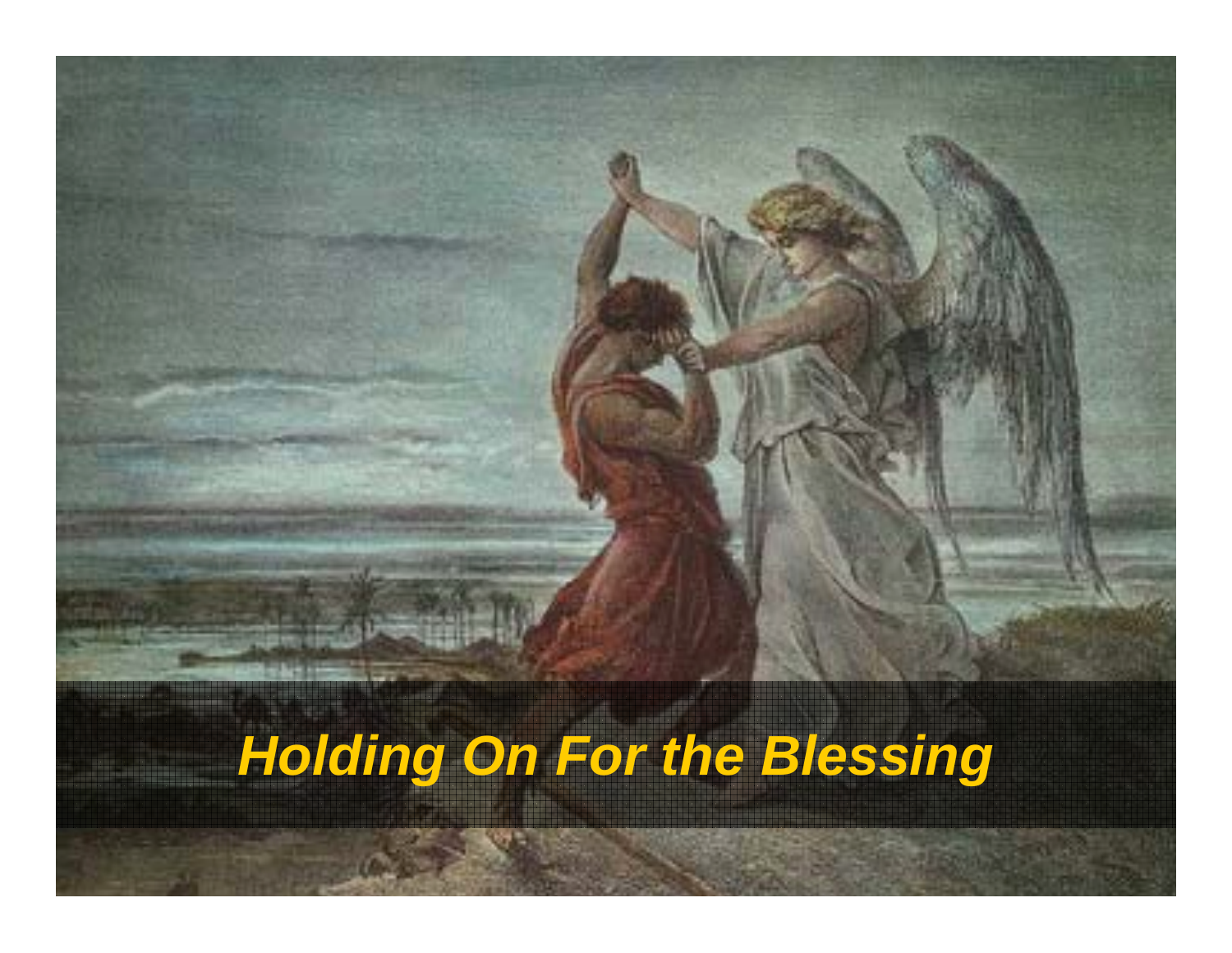# **Genesis 32: 22 - 32**

**The same night he got up and took his two wives, his two maids, and his eleven children, and crossed the ford of the Jabbok.**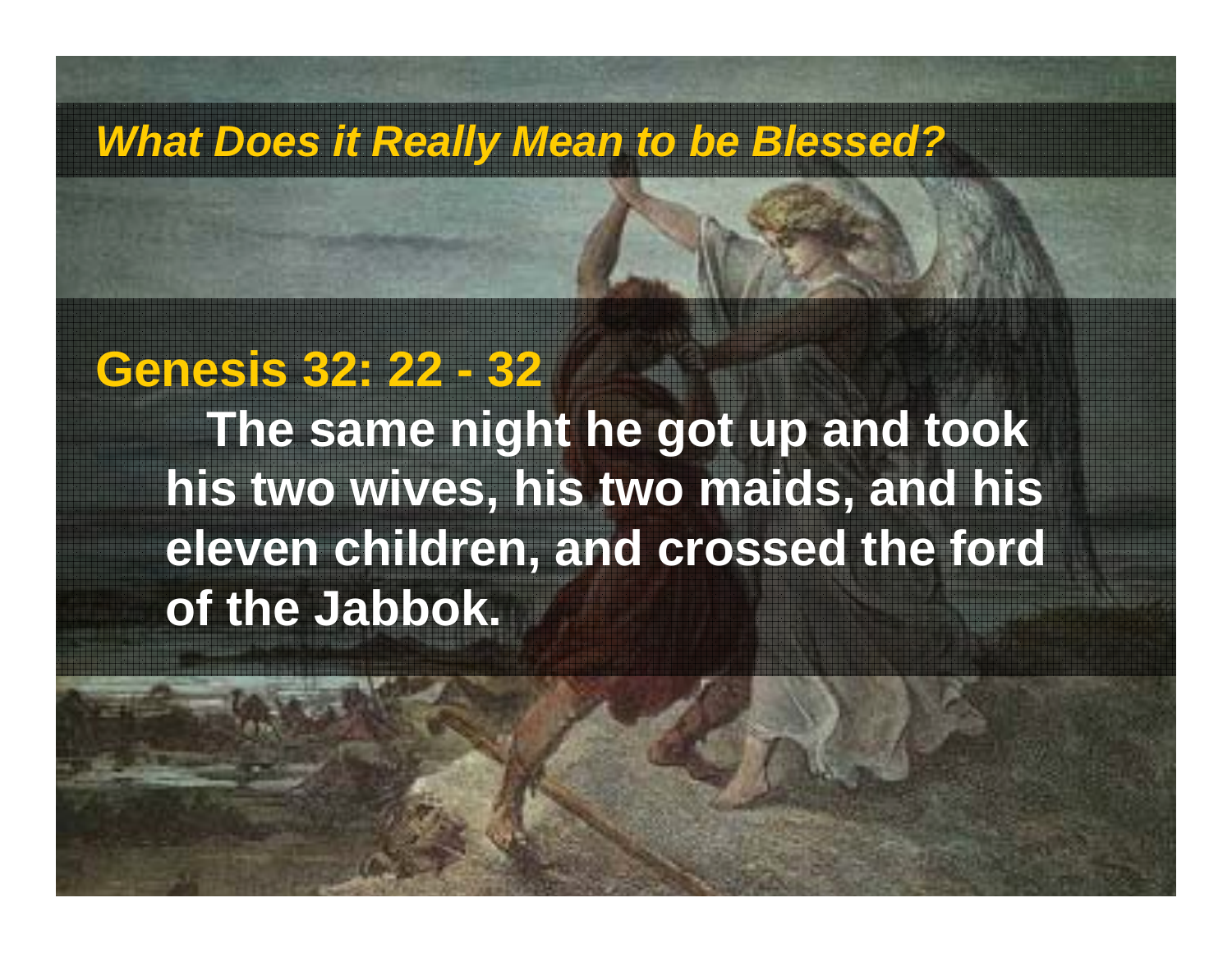**He took them and sent them across the stream, and likewise everything that he had. Jacob was left alone; and a man wrestled with him until daybreak. When the man saw that he did not prevail against Jacob, he struck him on the hip socket;**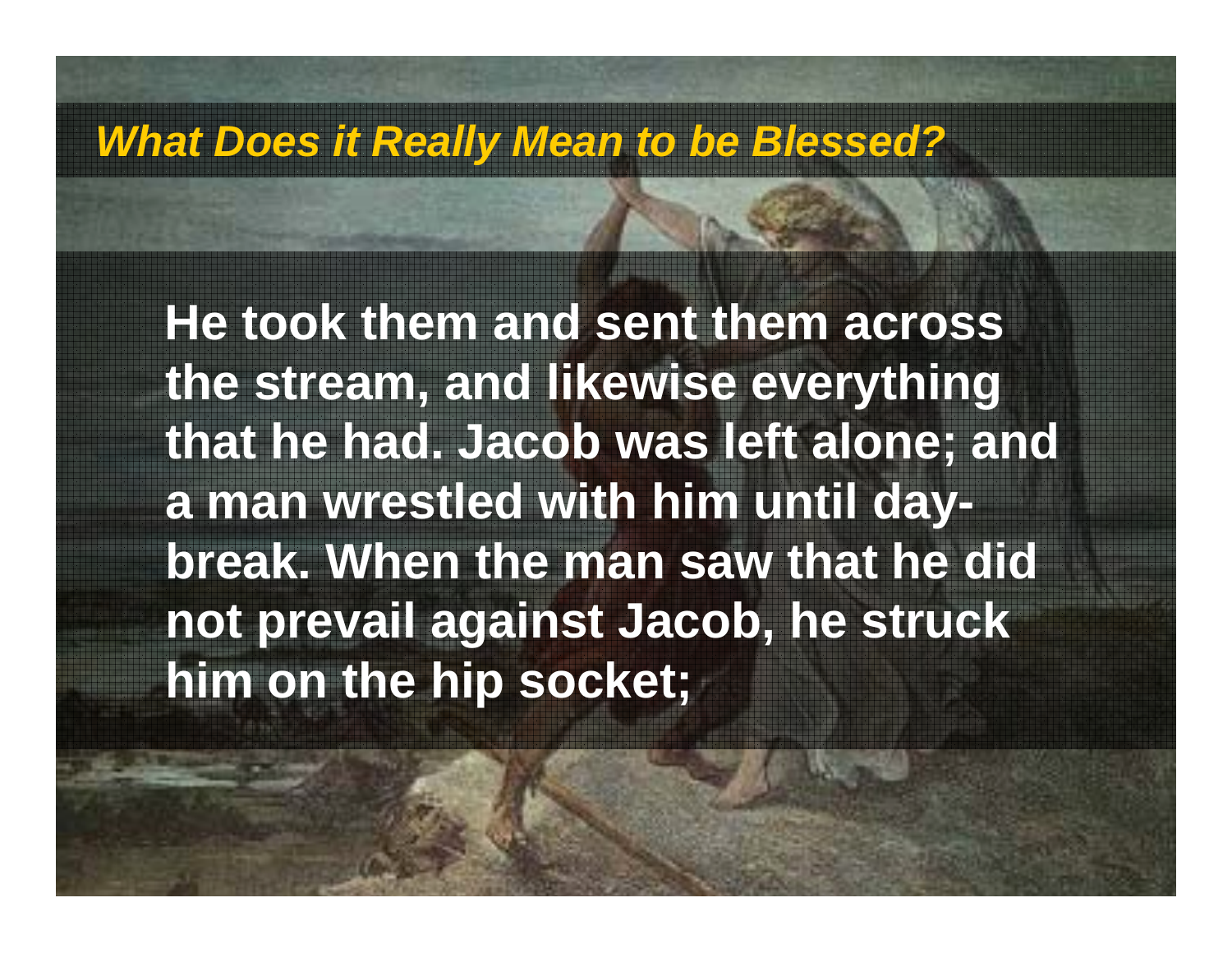**and Jacob's hip was put out of joint as he wrestled with him. Then he said, 'Let me go, for the day is breaking.' But Jacob said, 'I will not let you go, unless you bless me.' So he said to him, 'What is your name?'**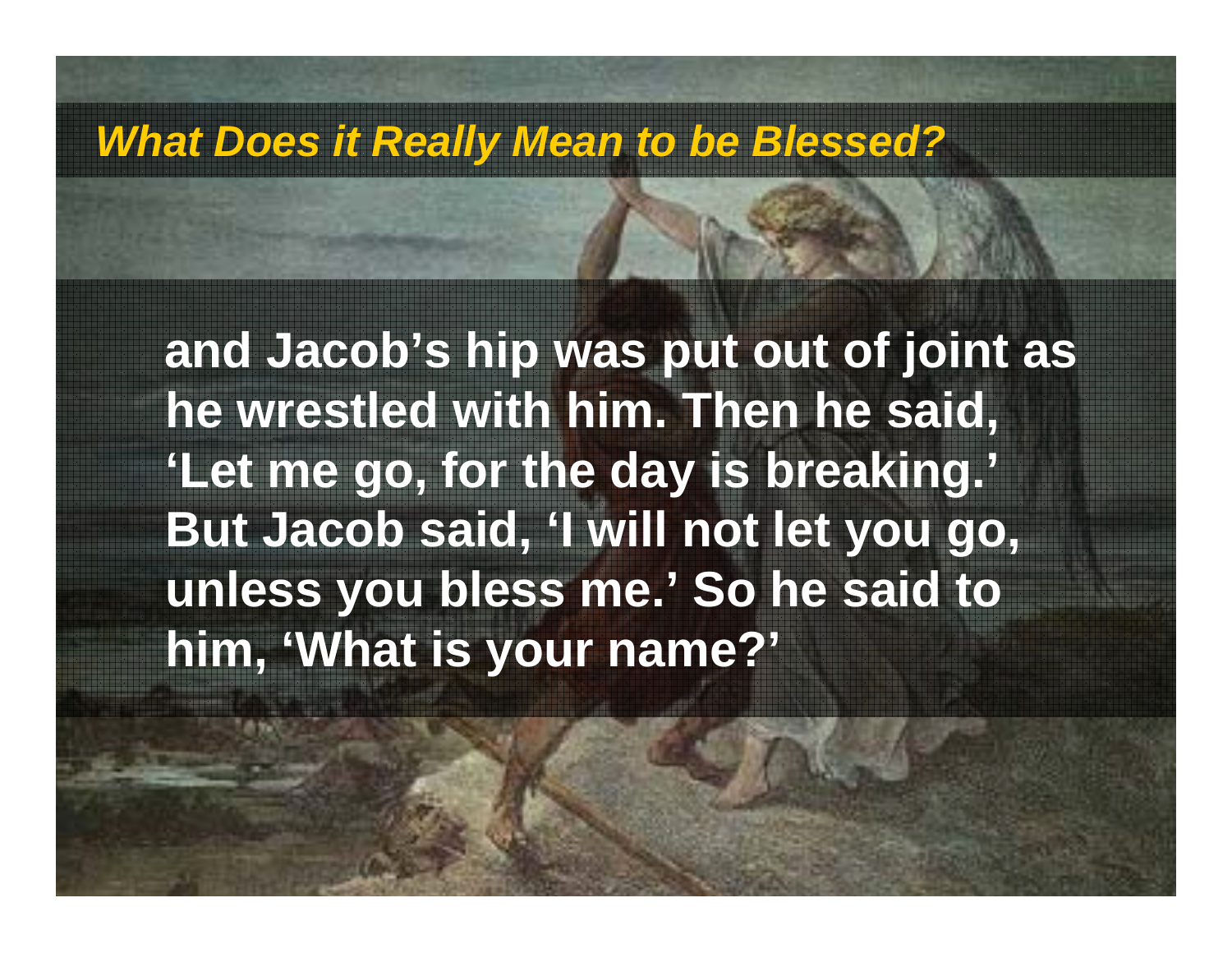**And he said, 'Jacob.' Then the man said, 'You shall no longer be called Jacob, but Israel, for you have striven with God and with humans, and have prevailed.' Then Jacob asked him, 'Please tell me your name.'**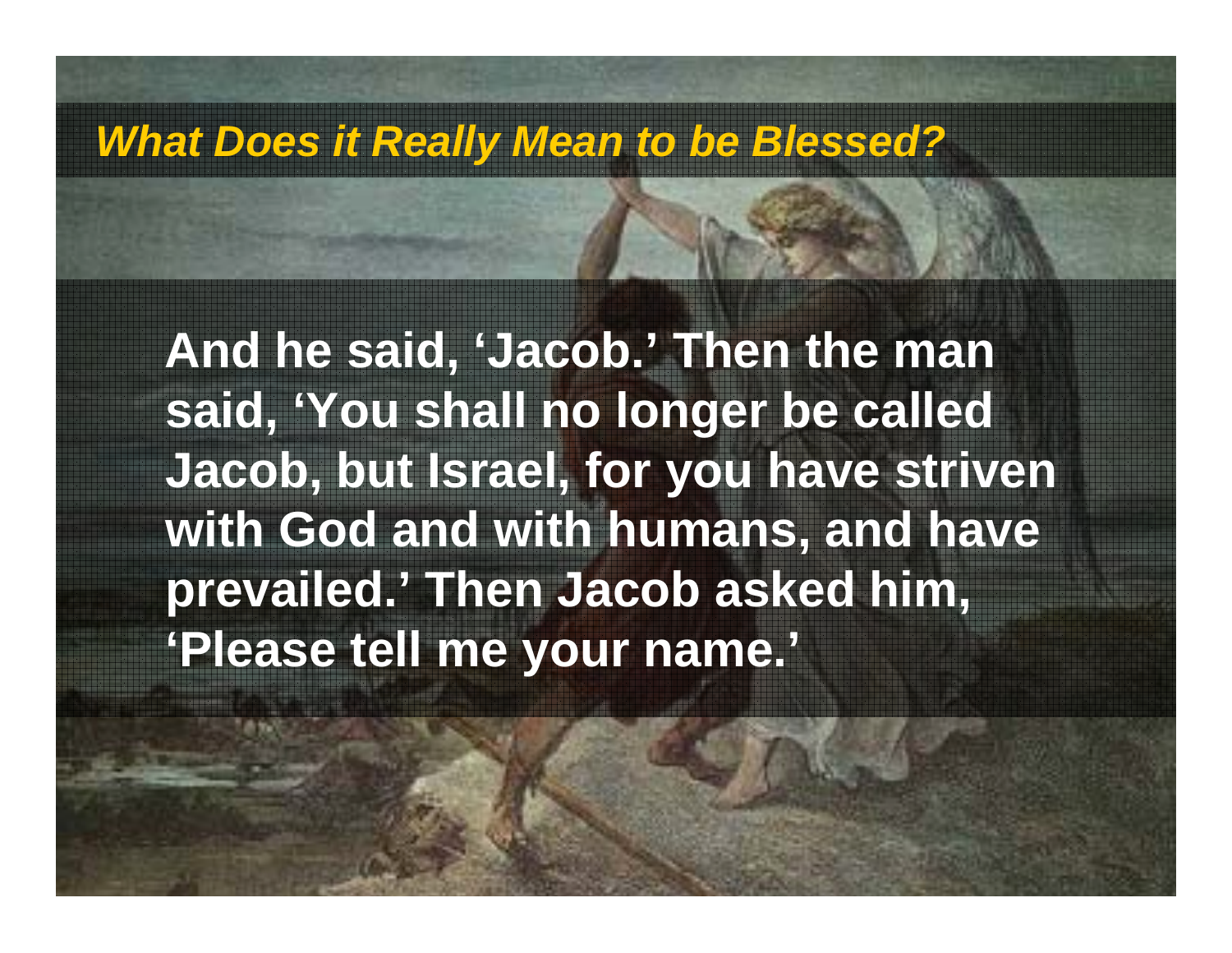**But he said, 'Why is it that you ask my name?' And there he blessed him. So Jacob called the place Peniel, saying, 'For I have seen God face to face, and yet my life is preserved.'**